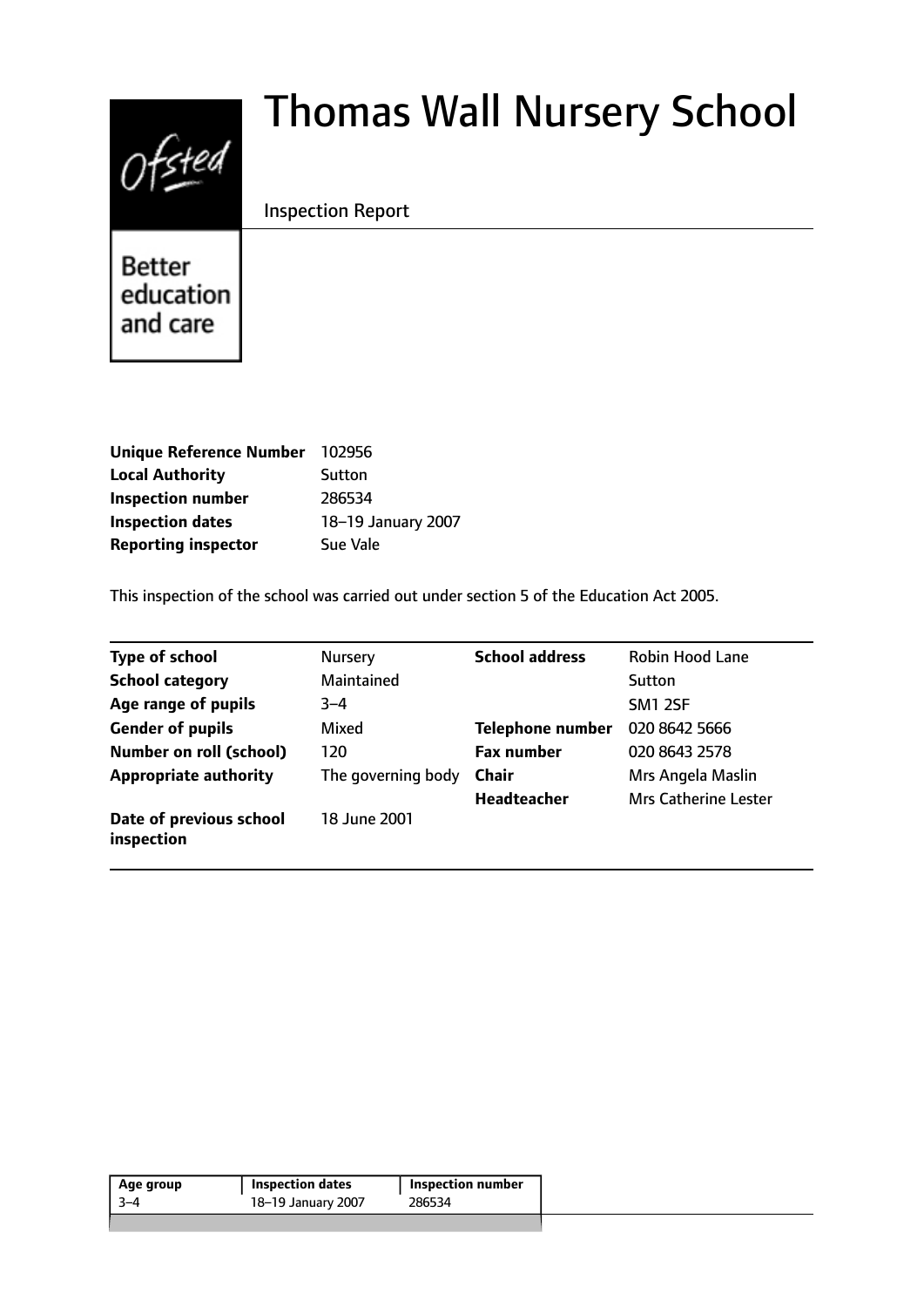© Crown copyright 2007

Website: www.ofsted.gov.uk

This document may be reproduced in whole or in part for non-commercial educational purposes, provided that the information quoted is reproduced without adaptation and the source and date of publication are stated.

Further copies of this report are obtainable from the school. Under the Education Act 2005, the school must provide a copy of this report free of charge to certain categories of people. A charge not exceeding the full cost of reproduction may be made for any other copies supplied.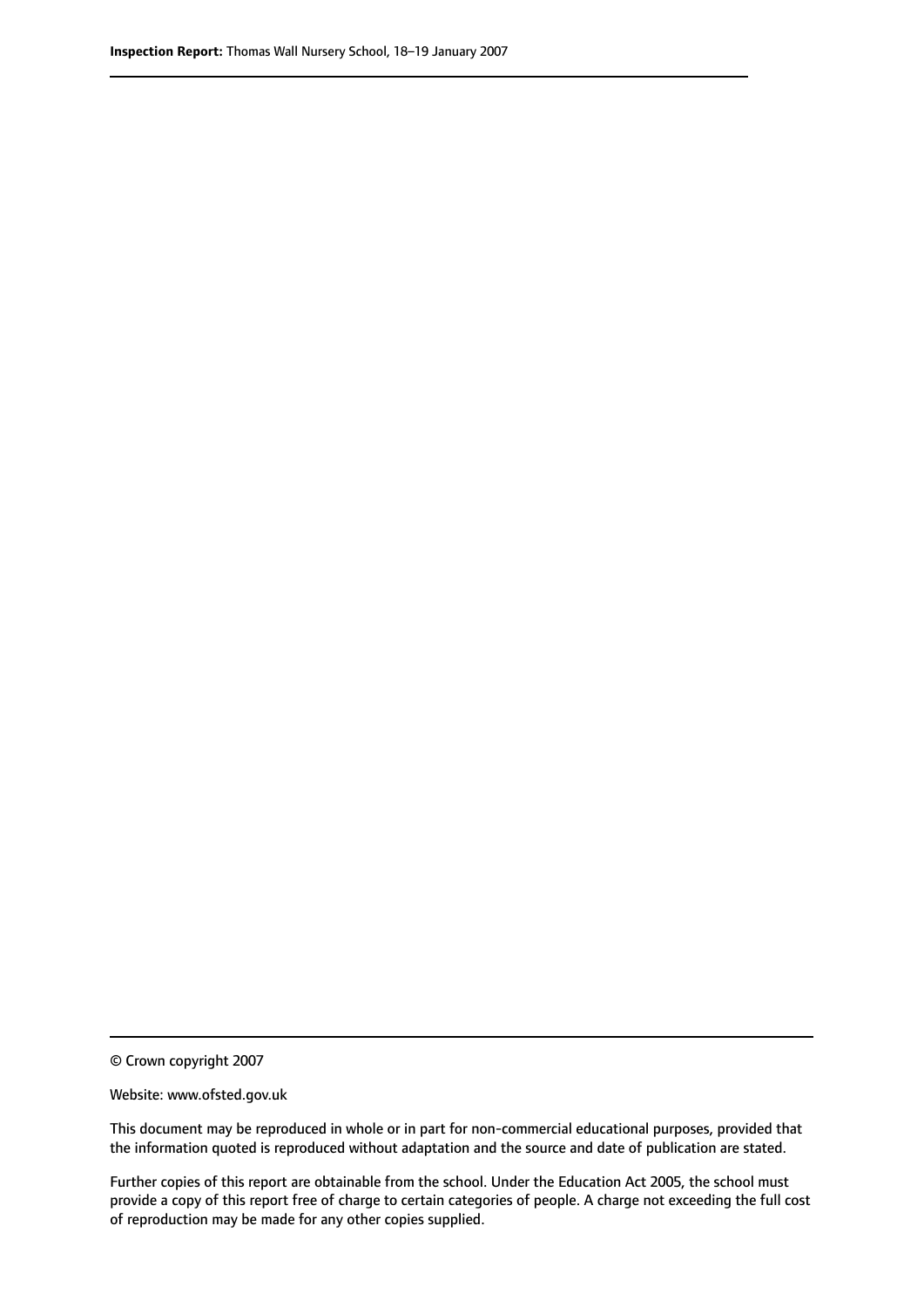# **Introduction**

The inspection was carried out by two Additional Inspectors.

# **Description of the school**

The nursery children attend part-time. Sixteen places are reserved for children with complex communication difficulties. There are fluctuating numbers of children learning English as an additional language. The future of the nursery has been under discussion. During the week of the inspection it was agreed that the nursery would be federated with the adjoining primary school. The interim headteacher had been in post for one week.

#### **Key for inspection grades**

| Grade 1 | Outstanding  |
|---------|--------------|
| Grade 2 | Good         |
| Grade 3 | Satisfactory |
| Grade 4 | Inadequate   |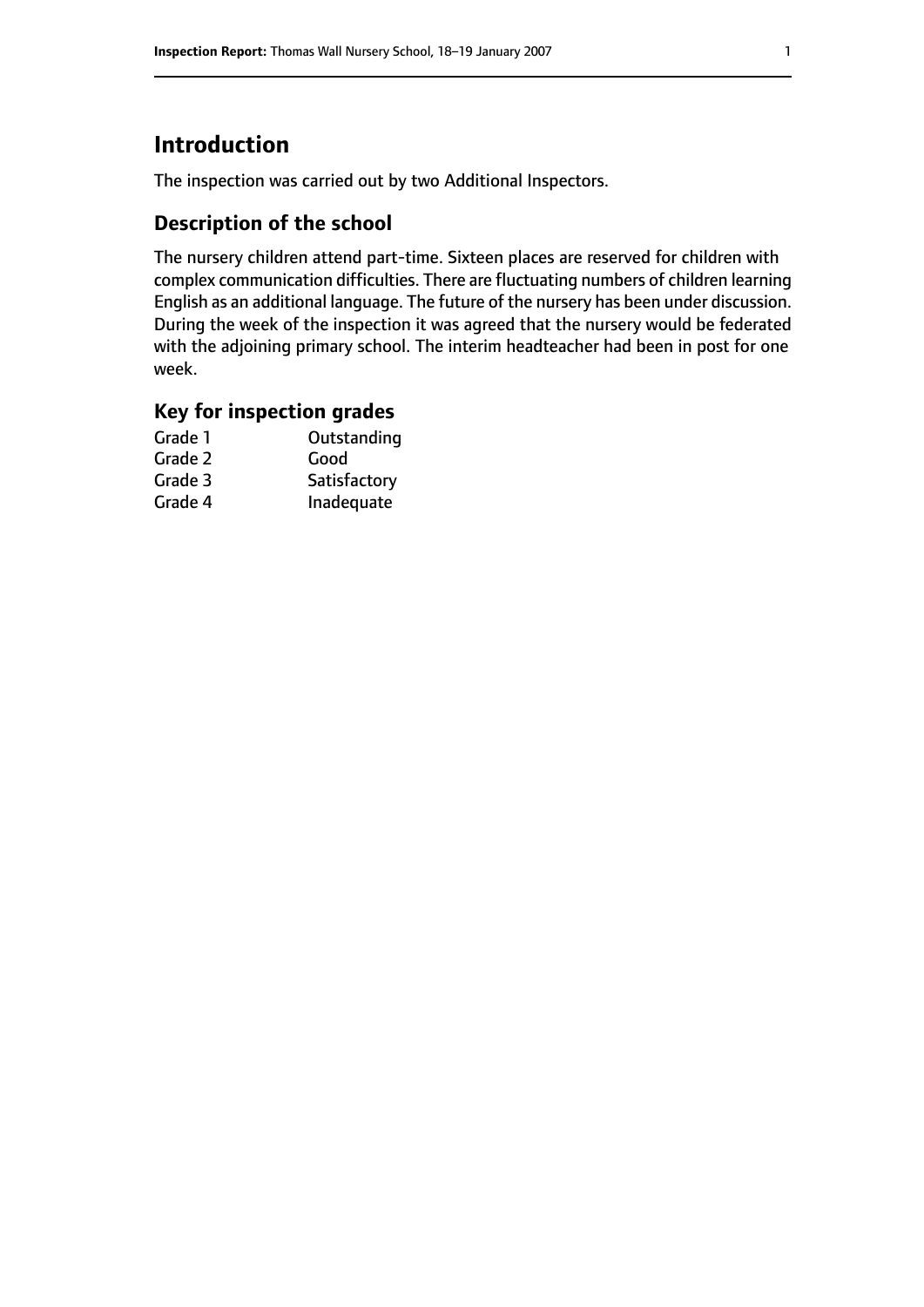# **Overall effectiveness of the school**

#### **Grade: 2**

Thomas Wall Nursery is a good school and children receive a good start to their education. The newly appointed interim headteacher has a clear understanding of the strengths of the nursery and what it needs to do to improve further. Governors make a strong contribution and are fully supportive of the nursery's work and its development.

Most of the children begin school with a wide range of abilities but with broadly average knowledge, skills and understanding. Consistently good teaching and an interesting, varied curriculum in which children are encouraged to be independent helps them to settle in quickly and make good progress. By the time they leave nursery, they are working at above expected levels for their age in numeracy, personal social and emotional development and in knowledge and understanding of the world. Well planned practical activities allow children to develop their own interests and abilities. This provides them with a strong foundation for the next stage of their education. As a result, children achieve and progress well towards the early learning goals.

Children's individual interests and learning are observed and carefully noted in their individual portfolios. These observations are used effectively to support those children who need extra help and to develop their confidence. They are not used so effectively in challenging the more able children to move on to the next step of their learning.

Children's personal development and well-being are good. Children are very happy and keen to discover more about the world around them. Children quickly become independent and confident learners and they work and play together very well. Many children show mature attitudes for their age.

The school has tackled the issues from the last inspection effectively. The school's good record of improvement shows that its capacity to improve further is good.

#### **What the school should do to improve further**

• Challenge the more able children, in order to move them on to the next step in their learning.

# **Achievement and standards**

#### **Grade: 2**

Children achieve well, including those with English as an additional language and those with disabilities or learning difficulties. Most children settle quickly and make a very good start to school life, becoming competent learners who thrive in their academic and personal development. This grounding provides the springboard for success. Consequently, children achieve well and reach at least expected levels in all areas of learning. This is because of good quality teaching which promotes basic skills well, along with an interesting practical curriculum. A number of children exceed expectations in their personal, social and emotional development, numeracy and their knowledge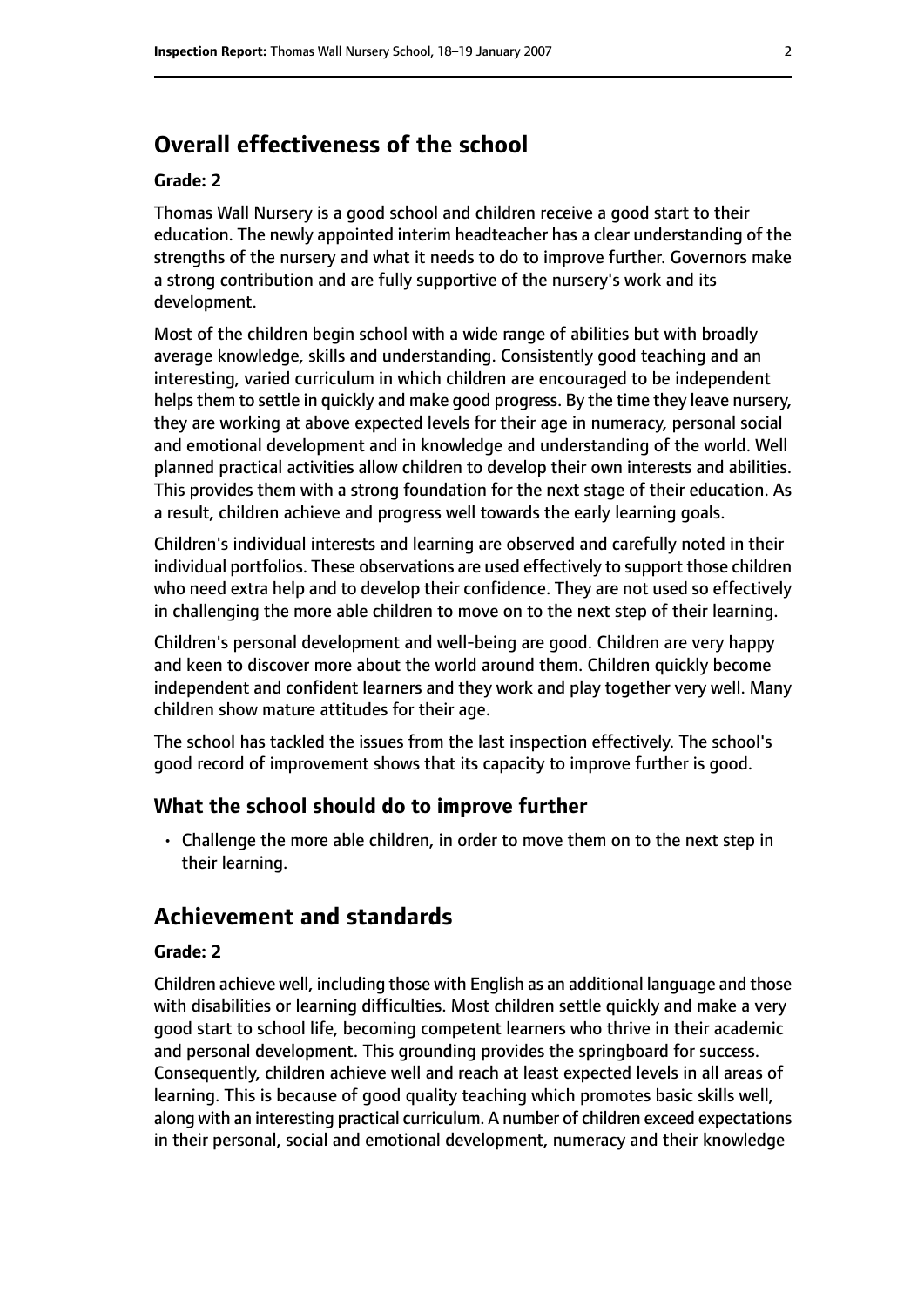and understanding of the world. There are a small number of more able children who, whilst very happy and content, are not sufficiently challenged in their learning.

# **Personal development and well-being**

#### **Grade: 2**

Children's personal development and well- being are good. They make good progress in their personal development. Their spiritual, moral, social and cultural development is also good. Children are very happy and keen to discover more about the world around them. This is helped by the interesting learning environment, both indoors and outside, that motivates and stimulates their curiosity. Children are very eager to come to nursery. They show a real interest in trying out new things; many are keen to share what they are discovering with others. Children quickly become independent and confident learners and they work and play together very well. They show mature attitudes for their age in choosing activities and trying out new experiences. This prepares them well for the next step in their education. Children make a positive contribution to the nursery community. They work safely, and are effectively encouraged to adopt a healthy life style.

# **Quality of provision**

#### **Teaching and learning**

#### **Grade: 2**

Teaching and learning are good. Teacher's very good knowledge of the early year's curriculum and of individual children's interests and abilities mean that children make good progress in their learning and achieve well. As one parent commented, 'the teaching is full of enthusiasm; each child is taught as an individual and feels valued.' This is because sessions and activities are well planned although more could be done to support the more able children. The emphasis on providing an interesting and stimulating curriculum means that children want to participate and are eager to try out new activities. Support staff work well with those children with learning difficulties and disabilities and with those who are new to learning English. Children genuinely enjoy learning because teachers encourage them to make their own independent choices. They are pleased with their achievements and eager to share their new knowledge with adults.

#### **Curriculum and other activities**

#### **Grade: 2**

The curriculum is good. Good knowledge of how young children learn ensures that staff plan and prepare activities which really motivate children to want to learn. A group were fascinated by the large blocks of frozen ice, and there were squeals of delight when they started to thaw and different animals could be seen inside them. Basic skills are taught well through encouragement and interesting, practical 'hands-on'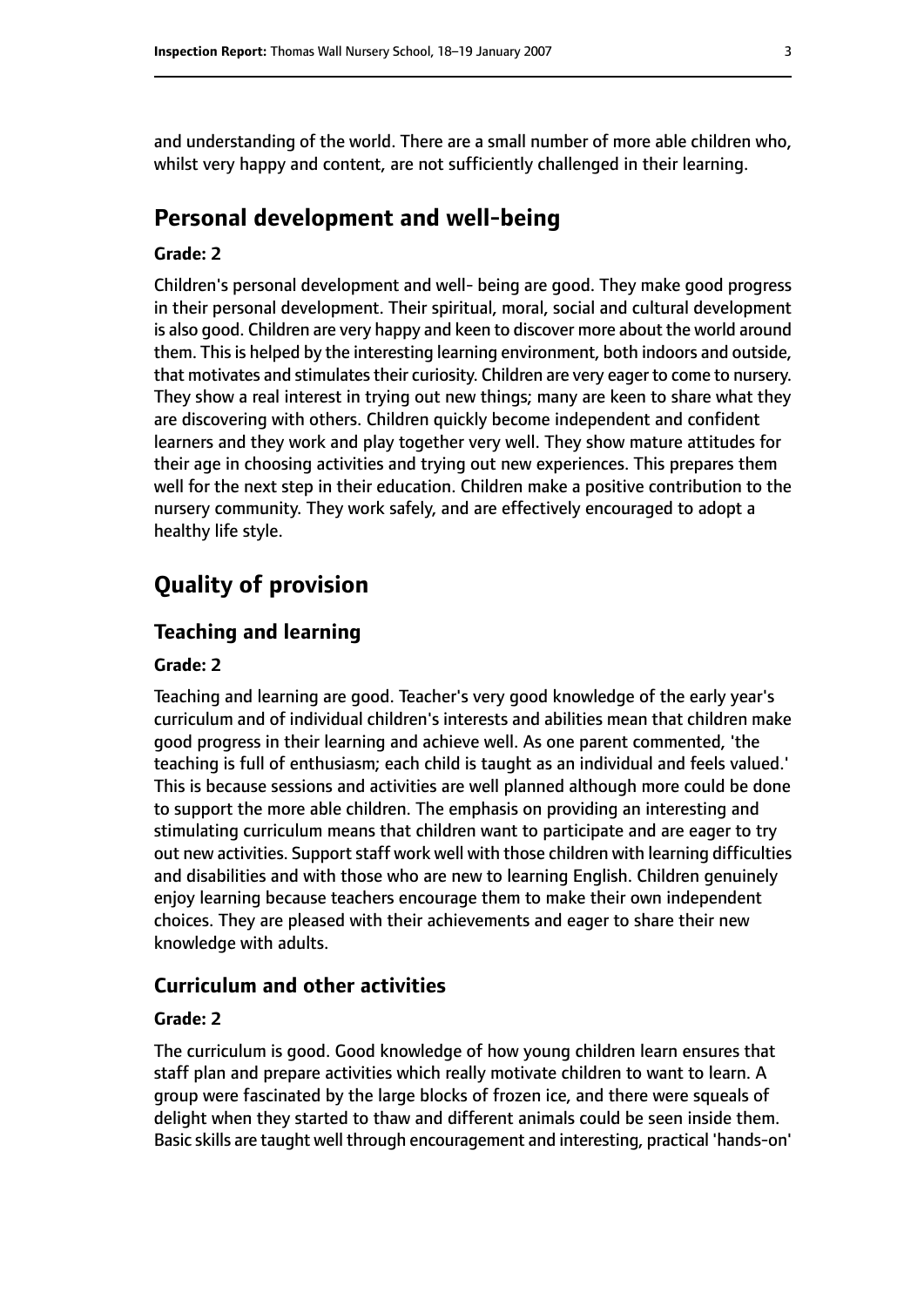activities. There is good use of information and communication technology through the use of interactive white boards used by the children themselves. The staff have recently introduced 'sustained thinking' into their planning but it is too soon to see the impact of this yet. Children with learning difficulties and disabilities and those who are new to learning English are fully catered for in the nursery. The curriculum for the children in the communications unit is very good and specifically adapted to meet their individual needs.

#### **Care, guidance and support**

#### **Grade: 2**

The care, guidance and support provided for pupils is good. The care and support for the children is particularly effective. Children receive a positive start to their school life because the staff have a high commitment to meeting the needs of all children. Child protection procedures are fully in place and are understood and followed by staff. Risk assessments for school visits and procedures for monitoring the health and safety of the children are robust. Good links with other agencies ensures that children with physical and learning difficulties and English as an additional language are well supported in meeting their individual needs. Parents of children in the communications unit are particularly pleased with the support which they receive. One mother commented, 'I feel that they listen to the parents. I found the parent support programme very helpful'.

The academic guidance is satisfactory overall. Children's progress is tracked carefully through their individual portfolios to highlight their achievements. However, adults do not always make sufficient use of the information to move individual children's learning forward for example, in challenging the more able children.

# **Leadership and management**

#### **Grade: 2**

Leadership and management are good. There is a strong sense of team work throughout the nursery and particularly within the communications unit. The interim headteacher, in the very short space of time since joining the nursery, has clearly recognised its strengths and areas for development. Good procedures for the day-to-day management ensure that things run smoothly. The governing body is very supportive and are clear in their understanding of the strengths and areas for development for the nursery. They have been a driving force in the formation of the Federation between the nursery and the adjoining infant school in order to serve the best needs and interests of the children.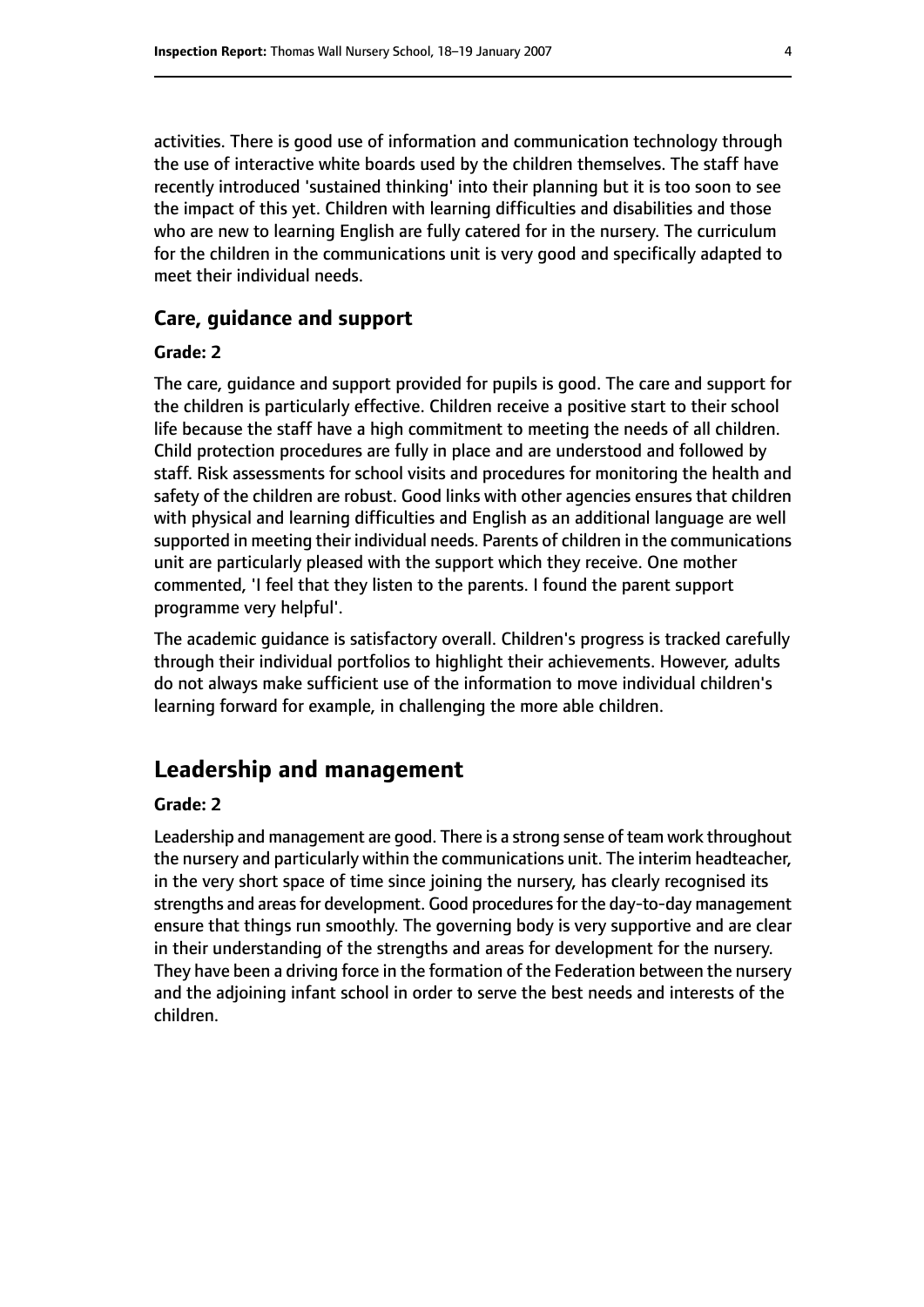**Any complaints about the inspection or the report should be made following the procedures set out inthe guidance 'Complaints about school inspection', whichis available from Ofsted's website: www.ofsted.gov.uk.**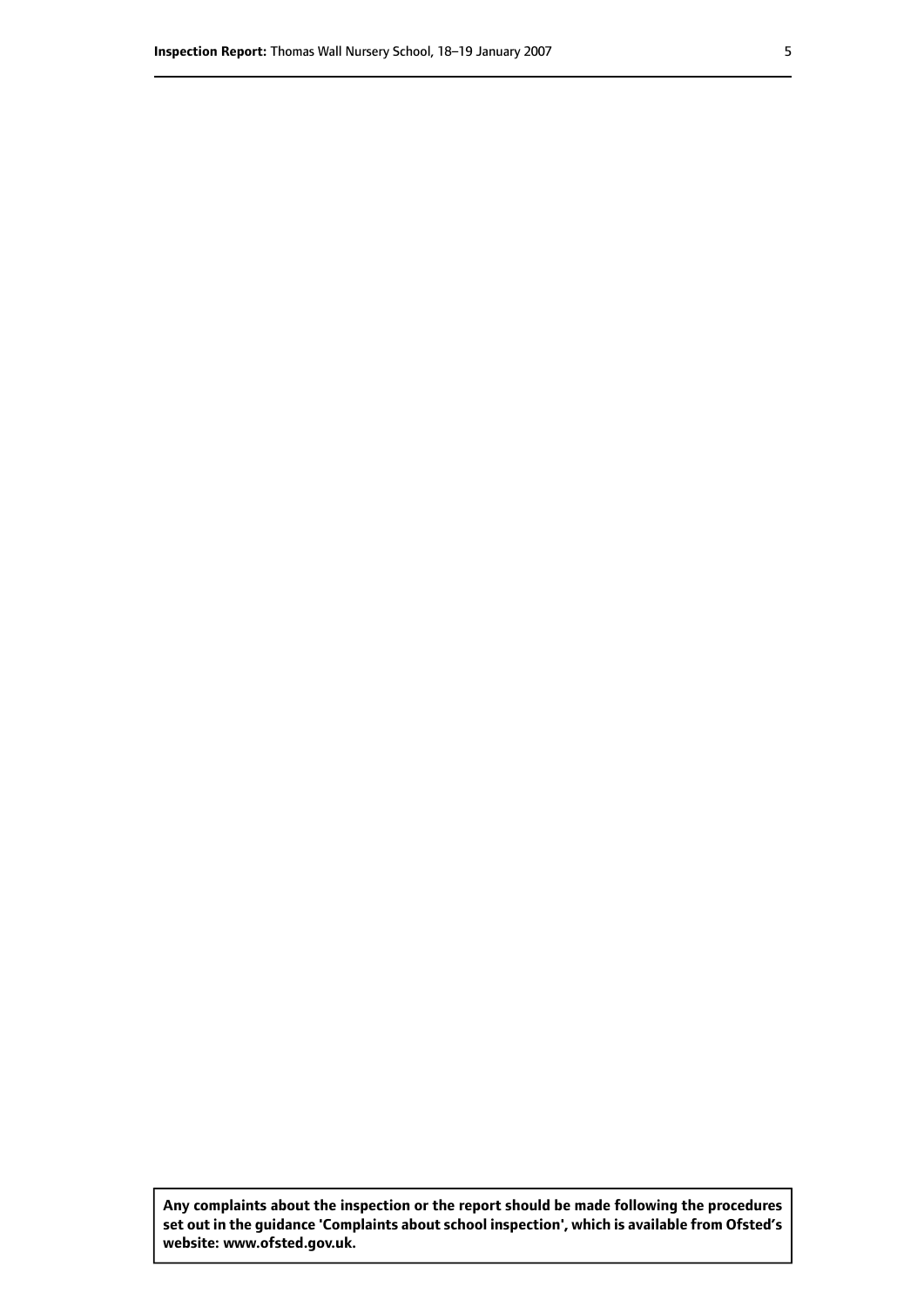# **Inspection judgements**

| Key to judgements: grade 1 is outstanding, grade 2 good, grade 3 satisfactory, and grade 4 | School         |
|--------------------------------------------------------------------------------------------|----------------|
| inadeauate                                                                                 | <b>Overall</b> |

# **Overall effectiveness**

| How effective, efficient and inclusive is the provision of education, integrated<br>care and any extended services in meeting the needs of learners? |     |
|------------------------------------------------------------------------------------------------------------------------------------------------------|-----|
| How well does the school work in partnership with others to promote learners'<br>well-being?                                                         |     |
| The quality and standards in the Foundation Stage                                                                                                    |     |
| The effectiveness of the school's self-evaluation                                                                                                    |     |
| The capacity to make any necessary improvements                                                                                                      |     |
| Effective steps have been taken to promote improvement since the last<br>inspection                                                                  | Yes |

### **Achievement and standards**

| How well do learners achieve?                                                                               |  |
|-------------------------------------------------------------------------------------------------------------|--|
| The standards <sup>1</sup> reached by learners                                                              |  |
| How well learners make progress, taking account of any significant variations between<br>groups of learners |  |
| How well learners with learning difficulties and disabilities make progress                                 |  |

# **Personal development and well-being**

| How good is the overall personal development and well-being of the<br>learners?                                  |  |
|------------------------------------------------------------------------------------------------------------------|--|
| The extent of learners' spiritual, moral, social and cultural development                                        |  |
| The behaviour of learners                                                                                        |  |
| The attendance of learners                                                                                       |  |
| How well learners enjoy their education                                                                          |  |
| The extent to which learners adopt safe practices                                                                |  |
| The extent to which learners adopt healthy lifestyles                                                            |  |
| The extent to which learners make a positive contribution to the community                                       |  |
| How well learners develop workplace and other skills that will contribute to<br>their future economic well-being |  |

# **The quality of provision**

| How effective are teaching and learning in meeting the full range of the<br>  learners' needs?                      |  |
|---------------------------------------------------------------------------------------------------------------------|--|
| $\mid$ How well do the curriculum and other activities meet the range of needs<br>$\mid$ and interests of learners? |  |
| How well are learners cared for, guided and supported?                                                              |  |

 $^1$  Grade 1 - Exceptionally and consistently high; Grade 2 - Generally above average with none significantly below average; Grade 3 - Broadly average to below average; Grade 4 - Exceptionally low.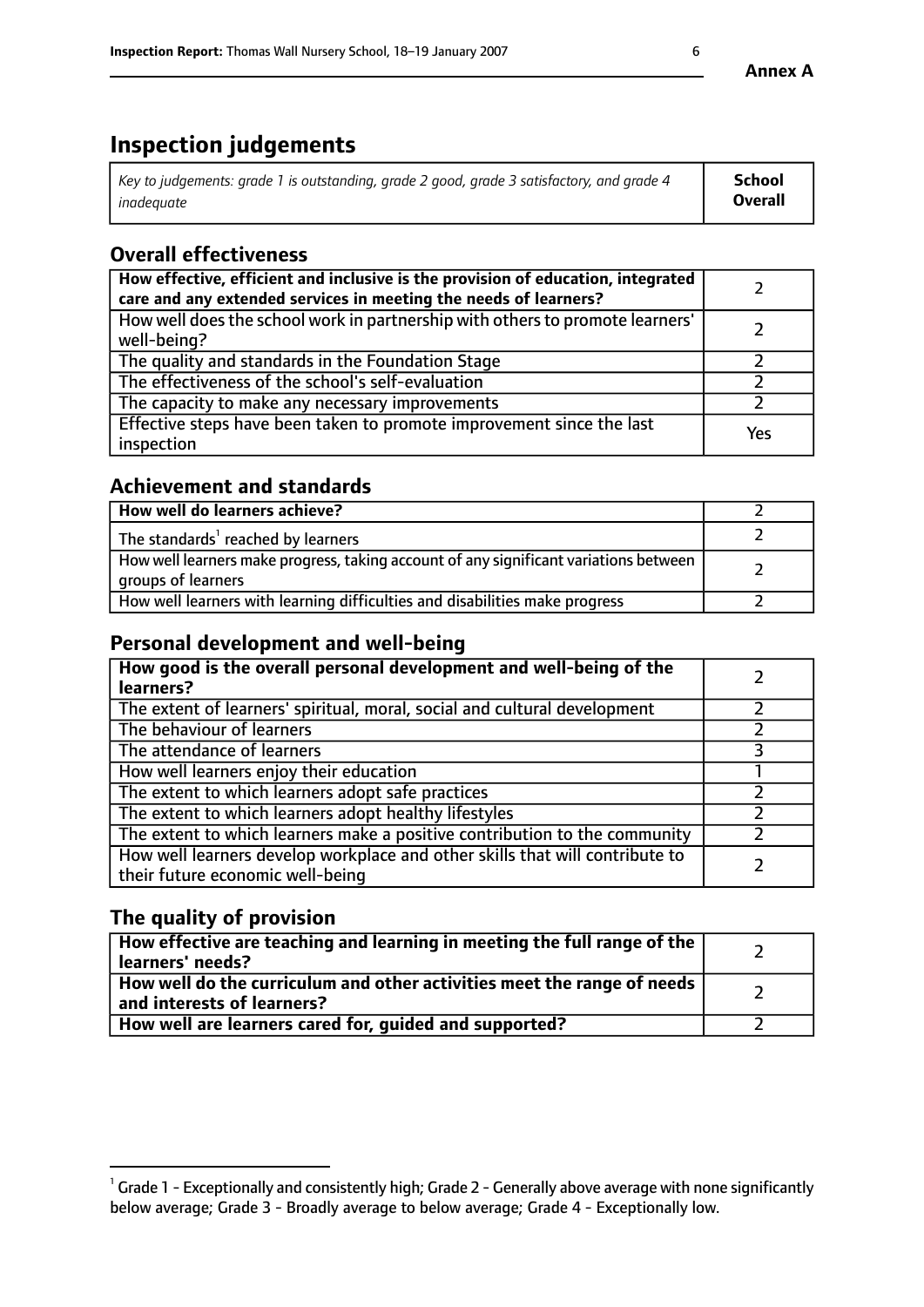# **Leadership and management**

| How effective are leadership and management in raising achievement<br>and supporting all learners?                                              |               |
|-------------------------------------------------------------------------------------------------------------------------------------------------|---------------|
| How effectively leaders and managers at all levels set clear direction leading<br>to improvement and promote high quality of care and education |               |
| How effectively performance is monitored, evaluated and improved to meet<br>challenging targets                                                 | $\mathcal{L}$ |
| How well equality of opportunity is promoted and discrimination tackled so<br>that all learners achieve as well as they can                     |               |
| How effectively and efficiently resources, including staff, are deployed to<br>achieve value for money                                          | $\mathcal{P}$ |
| The extent to which governors and other supervisory boards discharge their<br>responsibilities                                                  |               |
| Do procedures for safequarding learners meet current government<br>requirements?                                                                | Yes           |
| Does this school require special measures?                                                                                                      | No            |
| Does this school require a notice to improve?                                                                                                   | <b>No</b>     |